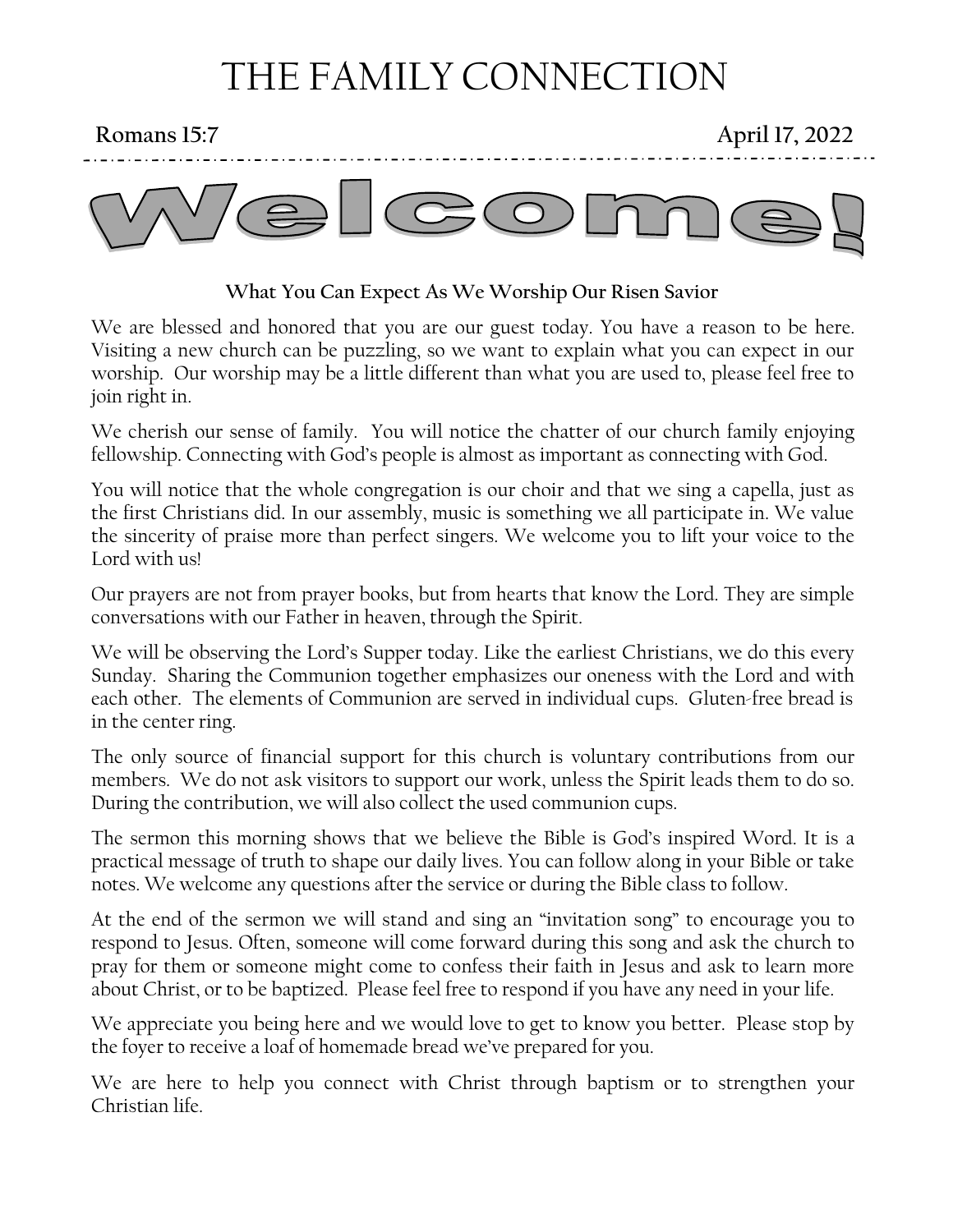| PRAYER LIST*<br><b>MEMBERS</b><br>Claude Haynes<br>$\bullet$<br>Debbie Kendall<br>$\bullet$ |                                                                                   | Order of Worship<br>April 17, 2022<br>Call to Worship:<br>Joe Lennon |                                                                                                                                          |  |
|---------------------------------------------------------------------------------------------|-----------------------------------------------------------------------------------|----------------------------------------------------------------------|------------------------------------------------------------------------------------------------------------------------------------------|--|
| $\bullet$<br>$\bullet$<br>$\bullet$                                                         | Linda Copeland<br>Danny Shelly<br>Margie Rhodes                                   | Medley                                                               | "Jesus Is Well and Alive Today"                                                                                                          |  |
| $\bullet$<br>$\bullet$                                                                      | <b>Bonnie Stephens</b><br>Maria Reategui                                          | Welcome:                                                             | "Why Did My Savior Come to Earth?"<br><b>Scott Otey</b>                                                                                  |  |
| $\bullet$<br>$\bullet$<br>$\bullet$<br>$\bullet$                                            | Elvis Durity<br><b>Bob Stafford</b><br>Doug Fee<br>Carla Sledge                   | Prayer:                                                              | Scripture Reading from Revelation 5<br>"Is He Worthy?"<br>Tom Wriggins                                                                   |  |
| $\bullet$<br>$\bullet$                                                                      | Donna Strong<br>Lee & Linda Sutton                                                |                                                                      | "Thomas' Song"                                                                                                                           |  |
| $\bullet$<br>$\bullet$                                                                      | Di Menoher<br>Jeff Blake<br>Glenn Macon                                           | Communion:                                                           | Larry Menoher<br>Luke 22:17-20<br>2 Corinthians 9:12-13                                                                                  |  |
|                                                                                             | <b>Rick Barrett</b><br>Lardys Landeros                                            |                                                                      | Song before the Message                                                                                                                  |  |
| $\bullet$                                                                                   | Milena Fitzgerald                                                                 |                                                                      | "Christ the Lord Is Risen Today"                                                                                                         |  |
|                                                                                             | NURSING HOME / SHUT-INS<br>June McCauley<br>Frieda Rodgers                        | Children are invited to go to the worship class during this song*    |                                                                                                                                          |  |
| $\bullet$                                                                                   | Lew Parks<br>Wayne Bucy                                                           | Message:                                                             | <b>Tim Neal</b>                                                                                                                          |  |
|                                                                                             | <b>FAMILY &amp; FRIENDS</b><br>Lexi Carr                                          | <b>Invitation Song:</b>                                              | "In Christ Alone"                                                                                                                        |  |
| $\bullet$                                                                                   | Jon Sauer<br>Kasey Dudley<br>Tania Gadbury                                        | Closing Song:                                                        | "Celebrate Jesus"                                                                                                                        |  |
| $\bullet$                                                                                   | Maddie Whitlock                                                                   | <b>Closing Prayer:</b>                                               | Scott Holden                                                                                                                             |  |
|                                                                                             | Cara Rogers<br>Amelia Larios                                                      |                                                                      | Parents please pick up your children from class                                                                                          |  |
|                                                                                             | Joe & Marie Lennon's son                                                          | *Children's Worship Class - 3 years of age to Pre-K - Classroom A8   |                                                                                                                                          |  |
|                                                                                             | Lynn Greer<br>Mary Ryder<br>Linda Sutton grandson Matt &                          | Worship volunteers - remember to meet in Classroom A-11 at 8:50      |                                                                                                                                          |  |
|                                                                                             | great granddaughter Jordan                                                        |                                                                      |                                                                                                                                          |  |
| $\bullet$<br>$\bullet$                                                                      | John Wallace's sister, Beth<br>Marsha Hampton                                     |                                                                      | Communion bread has been placed into individual cups. Gluten Free<br>communion has been placed within the very center ring of each tray. |  |
| $\bullet$                                                                                   | Marco Moros                                                                       |                                                                      | Bread & juice cups will be picked up when the offering is collected.                                                                     |  |
| $\bullet$                                                                                   | Hussey Family<br>Sally Abbott<br>Judy Sauer's g-daughter, Meaghan                 |                                                                      |                                                                                                                                          |  |
| $\bullet$                                                                                   | Ivonne - Maria Reategui's cousin                                                  |                                                                      |                                                                                                                                          |  |
| $\bullet$                                                                                   | Robert Champion<br>Michael Presto                                                 | Every Monday:                                                        | <b>Future Events</b><br>Russ' Open Bible Study - 6-7PM - Fellowship Rm                                                                   |  |
| ٠                                                                                           | Judy Brugman<br>Larry Brown                                                       | Every Tuesday:                                                       | Men's Prayer Meeting - 6:30 AM                                                                                                           |  |
| $\bullet$                                                                                   | Laubel Perez<br><b>Brooke Ruppel</b>                                              | Every Tuesday:                                                       | Girls' Devo - 6:15PM - Pam Macon's home<br>EVERY SUNDAY IN APRIL: Melissa will take your new photo                                       |  |
| $\bullet$<br>$\bullet$                                                                      | Mary Nell Shelly<br>Ao Hotchkiss<br>Danny Billingsby                              | April 23rd:                                                          | Ladies' Birthday Fellowship                                                                                                              |  |
|                                                                                             | Donia Ciabuca                                                                     | May 2 - 6th:                                                         | Livingston Academy Teacher Appreciation Week                                                                                             |  |
|                                                                                             | Adrian Ivanov                                                                     | May 13th:<br>May 14th - 15th:                                        | VPK Graduation 9:30 AM<br>West Broward Youth Group Weekend Event                                                                         |  |
|                                                                                             | <b>MILITARY</b><br>Christopher Lemay Lee Strong<br>Darrell Martin Casandra Prokop | May 22nd:<br>March 3 - 5, 2023:                                      | Fellowship Meal honoring our Graduates<br>Camping Retreat - Hillsborough River State Park                                                |  |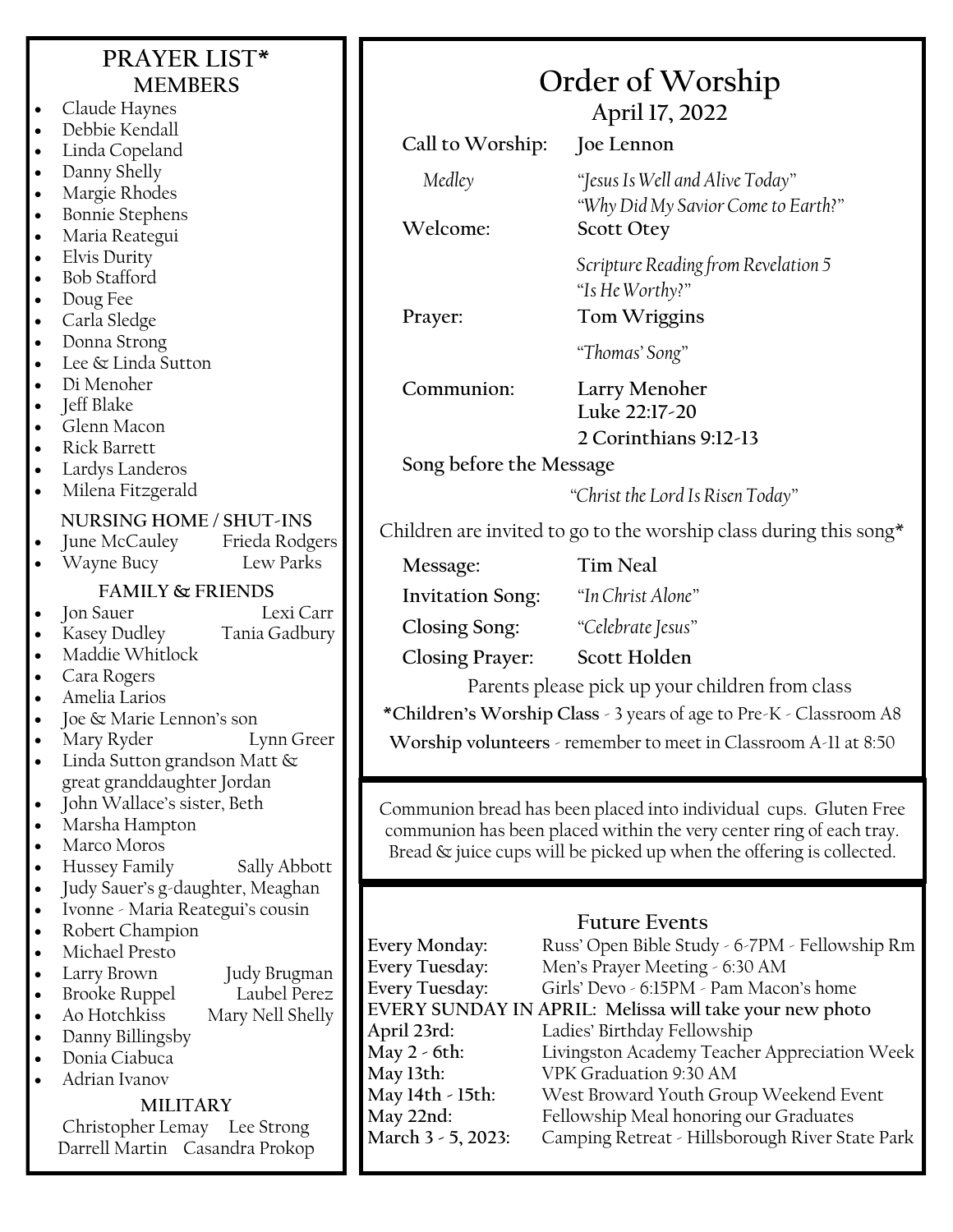### **GIVING & ATTENDANCE WEEK ENDED April 10, 2022**

| Weekly Actual                      |  | \$10,368 |  |  |
|------------------------------------|--|----------|--|--|
| Weekly Budget                      |  | \$9,000  |  |  |
| Weekly Variance<br>\$1,368         |  |          |  |  |
| 4 Week Average Variance<br>\$1,221 |  |          |  |  |
| Sunday Worship:                    |  |          |  |  |
| Attendance in Building             |  | 161      |  |  |
| Attendance via views online:       |  |          |  |  |
| Sunday Morning Study:              |  |          |  |  |
| Attendance in Building             |  |          |  |  |
| Attendance via views online:       |  |          |  |  |
| Sunday Evening:                    |  |          |  |  |
| Connection Group Attendance        |  |          |  |  |
| Wednesday:                         |  |          |  |  |
| Attendance in Building/Teens       |  | 52       |  |  |
| Attendance online:                 |  |          |  |  |
|                                    |  |          |  |  |

### **PRAYER SECTION**

- Claude Haynes, June McCauley, Elvis Durity, & Scott Blake continue to have health challenges.
- Pray for the families affected by COVID-19.
- Many of our Winter Residents are returning to their northern homes. As you prepare to leave, please let us know. You will remain in our prayers year-round.
- Our deepest condolences go out to Massie Taveras in the unexpected passing of her cousin last Sunday. Cards may be sent to: 4995 4th Ave SE, 34117.

## Birthday's & Anniversaries

- 18 Emma Wriggins
- 22 Sela Adams
- 22 Clarke Gaynor
- 24 Hugh Travis
- 24 Tom Wriggins
- 26 Audrey Streefkerk
- 27 Sonyia Rimmer
- 27 Faith Brown
- 28 Margorie Rhodes
- 30 Di Menoher
- May 3 Pam Macon
- 4 Kenneth Brown
- 4 Drew & Susan Meulenberg
- 6 Larry & Di Menoher

## **Bible Study Times & Locations**

**Sunday morning classes:**

**Adults** will gather in the Auditorium - **Tim Neal Singing Class -**will meet in Classroom A8 - **Joe Lennon Cradle Roll** will meet in the Training Room - **Melissa Neal PreSchool** will meet inClassroom #2a - **Nora Vitiello K-2nd grades** will meet inClassroom #7 - **Susan Meulenburg 3rd – 5 th grade**s will meet in Classroom A-11 - **Kristin Cipolla Teens -** will meet in the Teen House with **Zak & Jordyn Dempsey Sunday night:- Will not meet tonight Wednesday night classes 6:30PM: Adults** - Auditorium - teacher - **Jeff Blake Ladies -** Fellowship Room - Trustworthy - various ladies **PreSchool** will meet inClassroom #2a - **Susan Shelly 3rd – 5 th grade**s will meet in Classroom A-11 - teachers **Diana Travis & Pam Billingsby** 

**Teens** - Teen House - **with Zak & Jordyn Dempsey**

Our virtual options via Facebook & YouTube, @ the times listed above. We hope you will join us in one of these Bible study opportunities.

## **Your Help Is Needed!**

We are looking for teachers to help with the children's worship class. Children's Worship is offered for children ages 3 - 5 years old. Children remain with their parents until they are dismissed by the song leader after the communion service. During this worship time, children are given the opportunity to learn God's teachings in a fun-filled and nurturing atmosphere. Children are taught about Jesus through Bible stories, songs, crafts, worship, and fun activities. We hope to have enough volunteers so that each teacher will serve only one month each year. This is a fun and easy way to connect with our youth and a valuable way to serve our young families. If you are able to help please contact Diane Otey ASAP 239- 253-0460.

## **Help Us Get Nominated**

The Naples Daily News "Best of" competition has begun. Please nominate Livingston Academy in the categories of Childcare and Preschool. Only the top 5 nominees will compete next month for the title of "Best of Naples". Each email address may place one vote per category per day. Please check out our ad in the paper and online and vote for Livingston Academy at.

https://naplesnews.secondstreetapp.com/Best-of-the-Best-2022 showcase/gallery/

Nominations will end on April 27th. Thank you for nominating Livingston Academy where the children's hearts are being connected to God.

## **Directory Update**

Please add Landy Dossou's information to your directory. 8450 Saddlebrook Circle #6302, Naples, 34104. Cell: 239-470-9799. Email: landy.dossou@outlook.com.